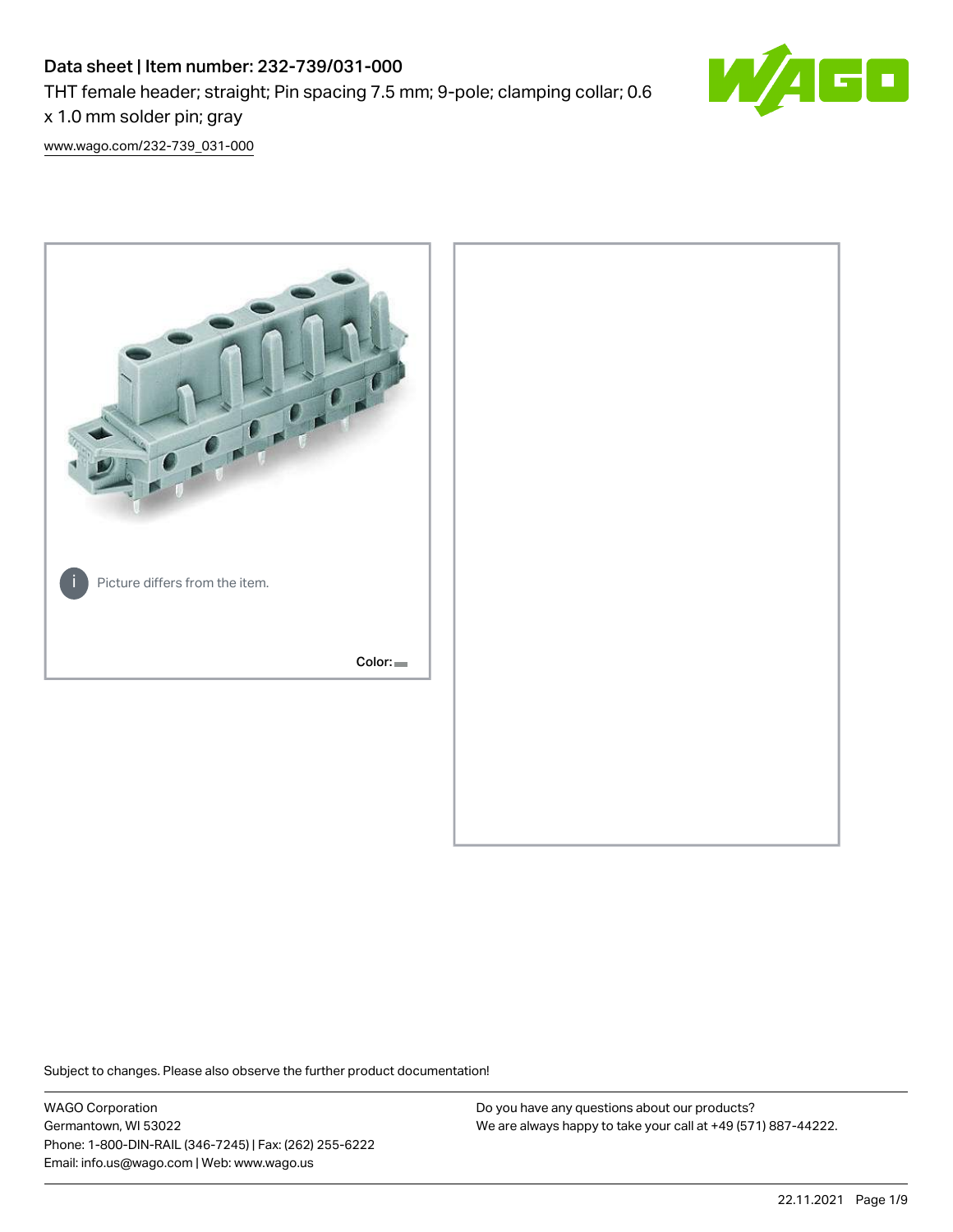

Dimensions in mm

 $L =$  (pole no.  $-1$ ) x pin spacing + 5 mm

 $L1 = L + 3$  mm

 $L2 = L + 8.8$  mm

```
L3 = L + 14.8 mm
```

```
2- to 3-pole female connectors – one latch only
```
# Item description

- **Horizontal or vertical PCB mounting via straight or angled solder pins**
- For board-to-board and board-to-wire connections

Subject to changes. Please also observe the further product documentation!

WAGO Corporation Germantown, WI 53022 Phone: 1-800-DIN-RAIL (346-7245) | Fax: (262) 255-6222 Email: info.us@wago.com | Web: www.wago.us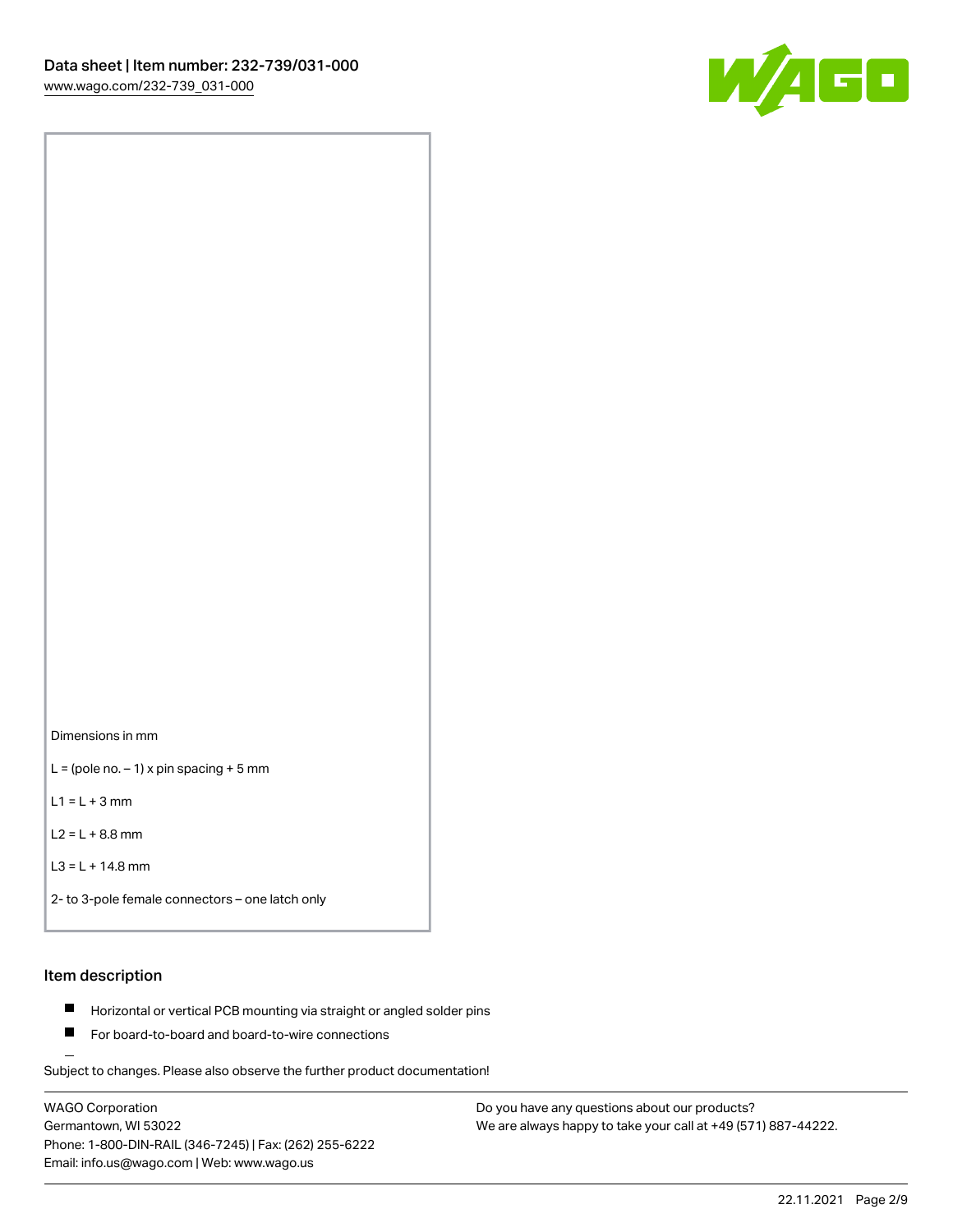- $\blacksquare$ Touch-proof PCB outputs
- $\blacksquare$ Easy-to-identify PCB inputs and outputs
- With coding fingers  $\blacksquare$

# Data

# Notes

| Safety information 1 | The <i>MCS – MULTI CONNECTION SYSTEM</i> includes connectors<br>without breaking capacity in accordance with DIN EN 61984. When<br>used as intended, these connectors must not be connected<br>/disconnected when live or under load. The circuit design should<br>ensure header pins, which can be touched, are not live when<br>unmated. |
|----------------------|--------------------------------------------------------------------------------------------------------------------------------------------------------------------------------------------------------------------------------------------------------------------------------------------------------------------------------------------|
| Variants:            | Other pole numbers<br>3.8 mm pin projection for male headers with straight solder pins<br>Gold-plated or partially gold-plated contact surfaces<br>Other versions (or variants) can be requested from WAGO Sales or<br>configured at https://configurator.wago.com/                                                                        |

## Electrical data

#### IEC Approvals

| Ratings per                 | IEC/EN 60664-1                                                       |
|-----------------------------|----------------------------------------------------------------------|
| Rated voltage (III / 3)     | 500 V                                                                |
| Rated surge voltage (III/3) | 6 <sub>kV</sub>                                                      |
| Rated voltage (III/2)       | 630 V                                                                |
| Rated surge voltage (III/2) | 6 <sub>k</sub> V                                                     |
| Nominal voltage (II/2)      | 1000V                                                                |
| Rated surge voltage (II/2)  | 6 <sub>k</sub> V                                                     |
| Rated current               | 12A                                                                  |
| Legend (ratings)            | (III / 2) $\triangleq$ Overvoltage category III / Pollution degree 2 |

## UL Approvals

| Approvals per                  | UL 1059 |
|--------------------------------|---------|
| Rated voltage UL (Use Group B) | 300 V   |
| Rated current UL (Use Group B) | 15 A    |
| Rated voltage UL (Use Group D) | 300 V   |
| Rated current UL (Use Group D) | 10 A    |

Subject to changes. Please also observe the further product documentation!

WAGO Corporation Germantown, WI 53022 Phone: 1-800-DIN-RAIL (346-7245) | Fax: (262) 255-6222 Email: info.us@wago.com | Web: www.wago.us Do you have any questions about our products? We are always happy to take your call at +49 (571) 887-44222.

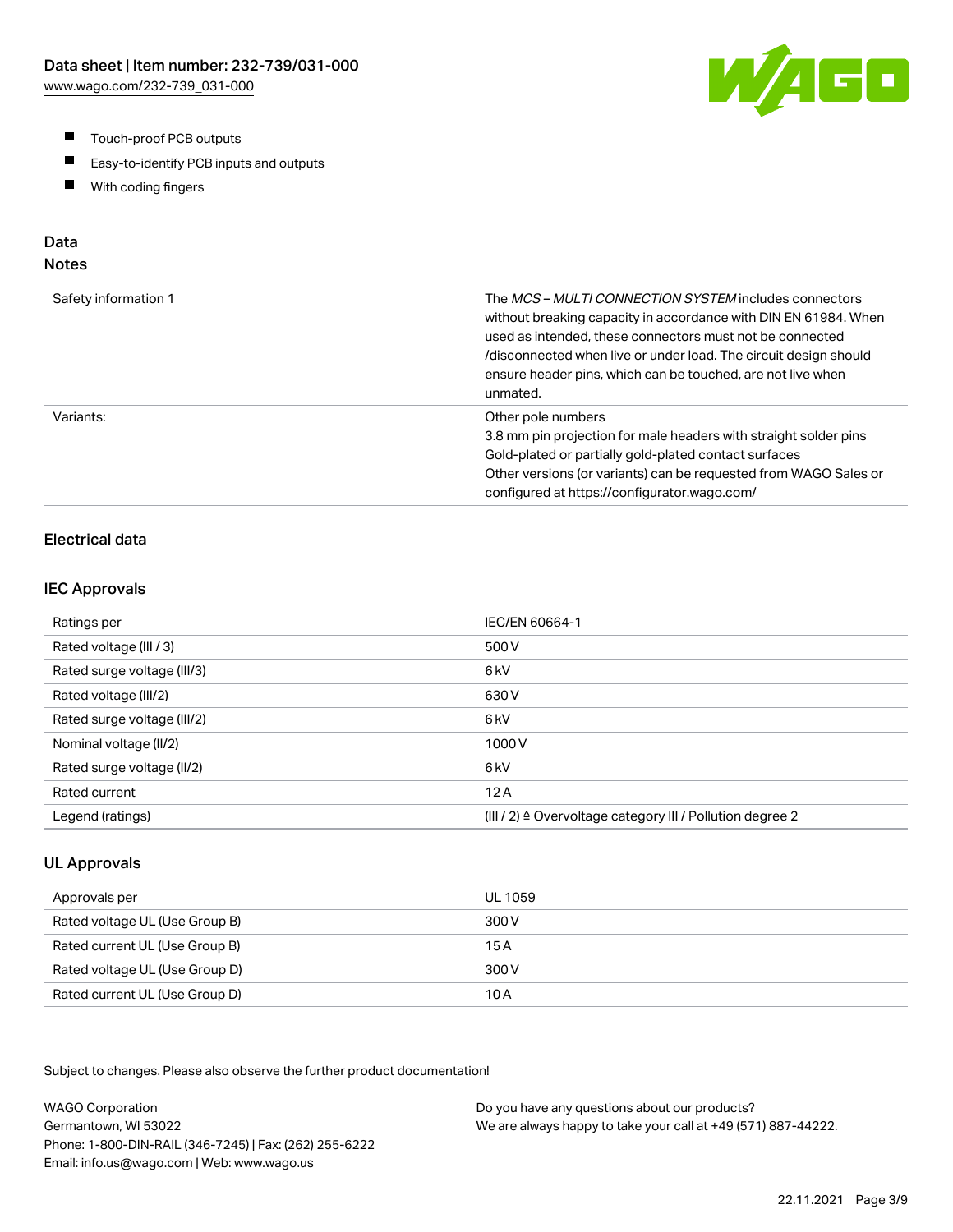

## Ratings per UL

| Rated voltage UL 1977 | 600 V |
|-----------------------|-------|
| Rated current UL 1977 |       |

## CSA Approvals

| Approvals per                   | CSA   |
|---------------------------------|-------|
| Rated voltage CSA (Use Group B) | 300 V |
| Rated current CSA (Use Group B) | 15 A  |
| Rated voltage CSA (Use Group D) | 300 V |
| Rated current CSA (Use Group D) | 10 A  |

## Connection data

| Total number of potentials |  |
|----------------------------|--|
| Number of connection types |  |
| Number of levels           |  |

## Connection 1

| Number of poles |  |
|-----------------|--|
|                 |  |

# Physical data

| Pin spacing                          | 7.5 mm / 0.295 inch        |
|--------------------------------------|----------------------------|
| Width                                | 79.8 mm / 3.142 inch       |
| Height                               | 23.25 mm / 0.915 inch      |
| Height from the surface              | 18.25 mm / 0.719 inch      |
| Depth                                | 11.6 mm / 0.457 inch       |
| Solder pin length                    | 5 mm                       |
| Solder pin dimensions                | $0.6 \times 1$ mm          |
| Drilled hole diameter with tolerance | $1.3$ <sup>(+0.1)</sup> mm |

## Mechanical data

| Mounting type | Mounting flange       |
|---------------|-----------------------|
| Mounting type | Feed-through mounting |
|               | Panel mounting        |

Subject to changes. Please also observe the further product documentation!

| <b>WAGO Corporation</b>                                | Do you have any questions about our products?                 |
|--------------------------------------------------------|---------------------------------------------------------------|
| Germantown, WI 53022                                   | We are always happy to take your call at +49 (571) 887-44222. |
| Phone: 1-800-DIN-RAIL (346-7245)   Fax: (262) 255-6222 |                                                               |
| Email: info.us@wago.com   Web: www.wago.us             |                                                               |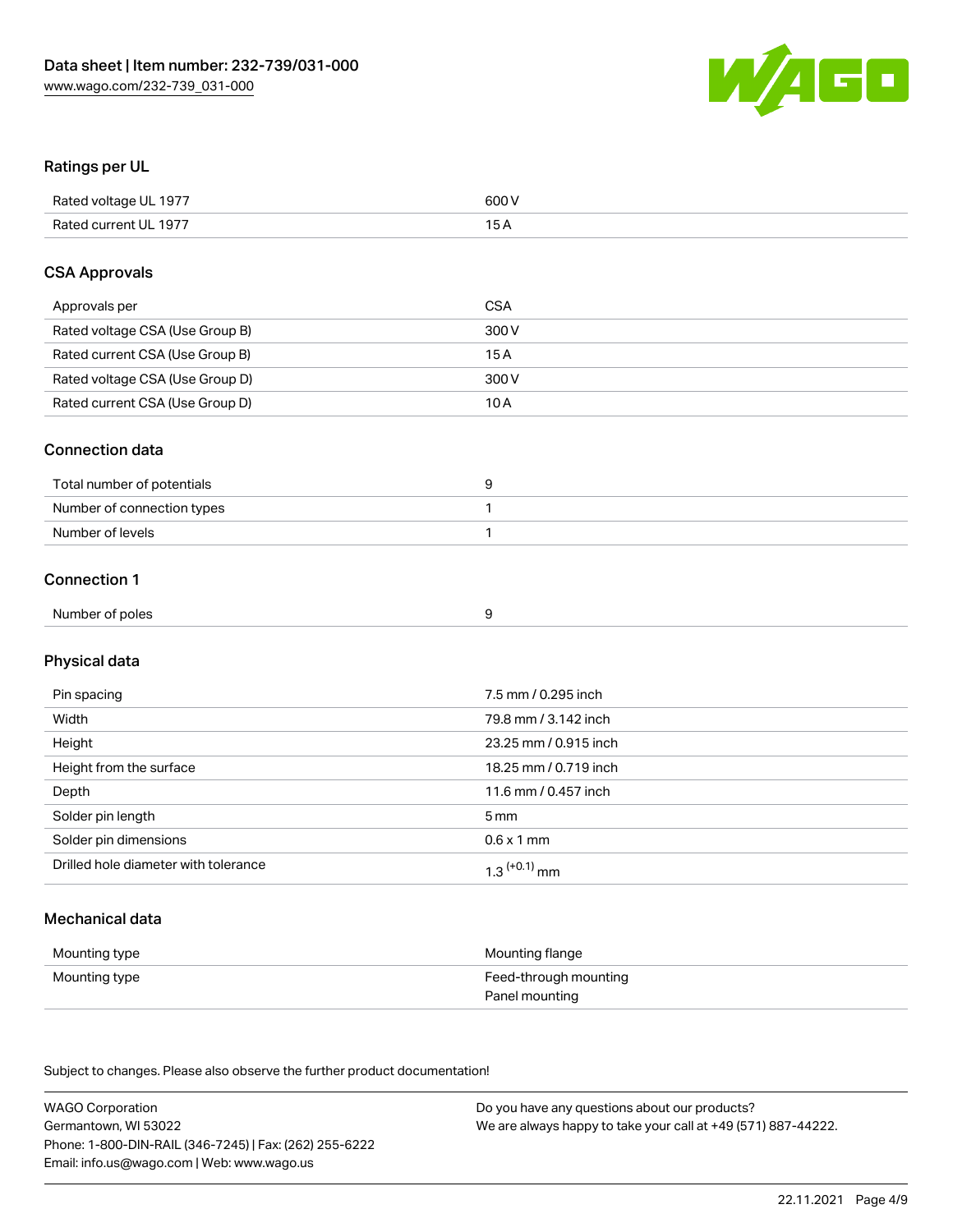[www.wago.com/232-739\\_031-000](http://www.wago.com/232-739_031-000)



## Plug-in connection

| Contact type (pluggable connector) | Female header |
|------------------------------------|---------------|
| Connector (connection type)        | for PCB       |
| Mismating protection               | No            |
| Mating direction to the PCB        | 90°           |
| Locking of plug-in connection      | Without       |

## PCB contact

| PCB Contact                         | THT                                        |
|-------------------------------------|--------------------------------------------|
| Solder pin arrangement              | over the entire female connector (in-line) |
| Number of solder pins per potential |                                            |

#### Material data

| Color                       | gray              |
|-----------------------------|-------------------|
| Material group              |                   |
| Insulation material         | Polyamide (PA66)  |
| Flammability class per UL94 | V <sub>0</sub>    |
| Contact material            | Copper alloy      |
| Contact plating             | tin-plated        |
| Fire load                   | $0.212$ MJ        |
| Weight                      | 10.5 <sub>g</sub> |

#### Environmental requirements

| Limit temperature range | -60  +85 °C |
|-------------------------|-------------|
|-------------------------|-------------|

## Commercial data

| Product Group         | 3 (Multi Conn. System) |
|-----------------------|------------------------|
| PU (SPU)              | 25 Stück               |
| Packaging type        | box                    |
| Country of origin     | DE                     |
| <b>GTIN</b>           | 4044918625951          |
| Customs tariff number | 85366990990            |

#### Approvals / Certificates

#### Ship Approvals

**Certificate** 

Subject to changes. Please also observe the further product documentation!

WAGO Corporation Germantown, WI 53022 Phone: 1-800-DIN-RAIL (346-7245) | Fax: (262) 255-6222 Email: info.us@wago.com | Web: www.wago.us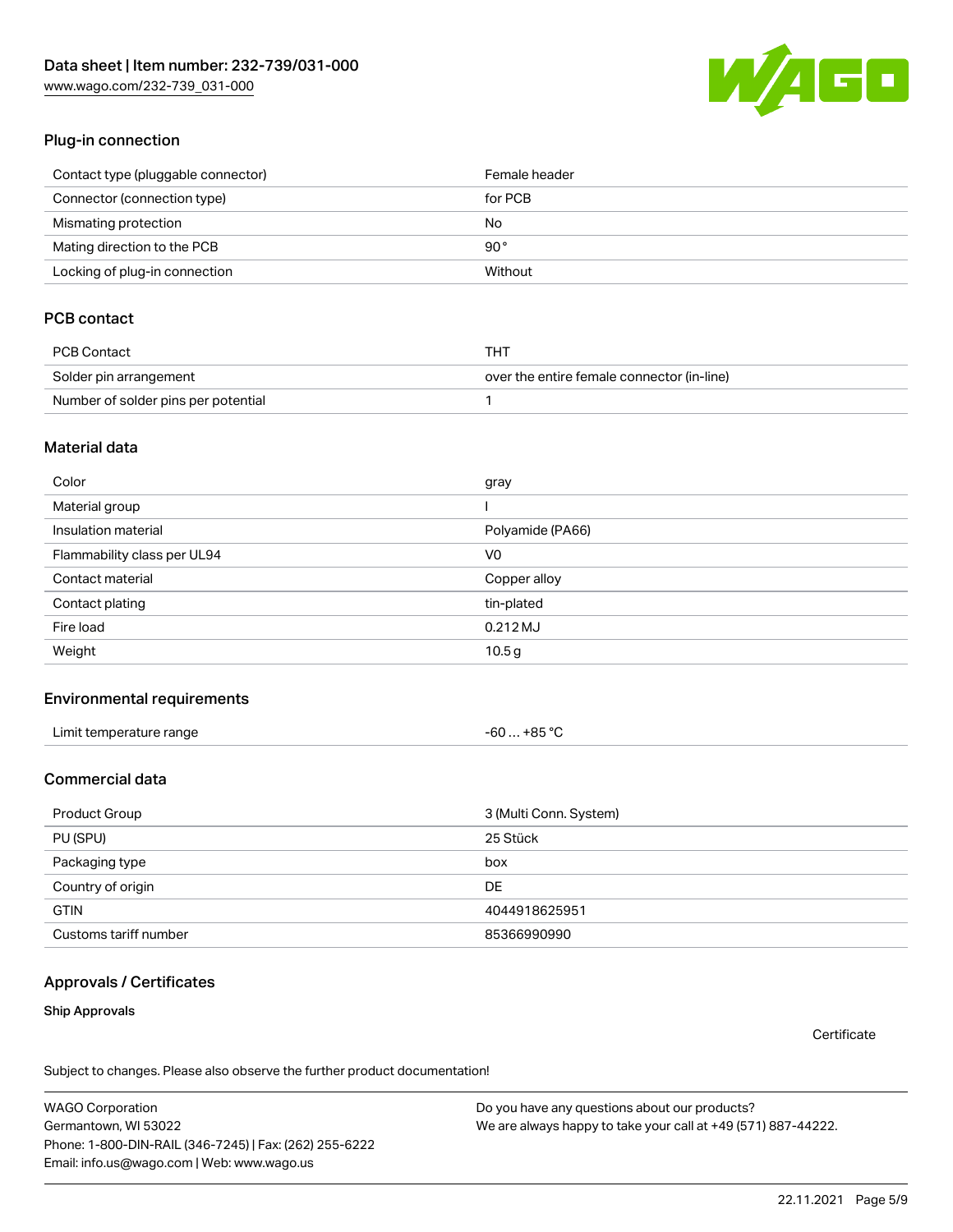[www.wago.com/232-739\\_031-000](http://www.wago.com/232-739_031-000)



| Logo                | Approval                                                | <b>Additional Approval Text</b> | name                                |
|---------------------|---------------------------------------------------------|---------------------------------|-------------------------------------|
| ABS                 | <b>ABS</b><br>American Bureau of Shipping               | $\overline{\phantom{a}}$        | $19 -$<br>HG15869876-<br><b>PDA</b> |
| <b>WERLTAS</b>      | BV<br>Bureau Veritas S.A.                               | IEC 60998                       | 11915/D0 BV                         |
|                     | <b>DNV GL</b><br>Det Norske Veritas, Germanischer Lloyd | EN 60998                        | TAE000016Z                          |
| <b>UL-Approvals</b> |                                                         |                                 |                                     |
|                     |                                                         |                                 |                                     |
|                     |                                                         |                                 | Certificate                         |
| Logo                | Approval                                                | <b>Additional Approval Text</b> | name                                |
|                     | <b>UR</b>                                               | <b>UL 1059</b>                  | E45172                              |
|                     | Underwriters Laboratories Inc.                          |                                 |                                     |

## Counterpart

|              | ltem no.731-609                                                                                                        | www.wago.com/731-609 |
|--------------|------------------------------------------------------------------------------------------------------------------------|----------------------|
| <b>ALAND</b> | 1-conductor male connector; CAGE CLAMP®; 2.5 mm <sup>2</sup> ; Pin spacing 7.5 mm; 9-pole; 2,50 mm <sup>2</sup> ; gray |                      |

## Optional accessories

#### Mounting

| Mounting accessories          |                                                                         |                      |
|-------------------------------|-------------------------------------------------------------------------|----------------------|
|                               | Item no.: 209-147<br>Self-tapping screw                                 | www.wago.com/209-147 |
|                               | Item no.: 231-194<br>Self-tapping screw; B 2.2x13, fixing hole 1.8 mm Ø | www.wago.com/231-194 |
| The Company of the Company of | Item no.: 231-195<br>Screw with nut; M2x12; for fixing element          | www.wago.com/231-195 |

Subject to changes. Please also observe the further product documentation!

WAGO Corporation Germantown, WI 53022 Phone: 1-800-DIN-RAIL (346-7245) | Fax: (262) 255-6222 Email: info.us@wago.com | Web: www.wago.us Do you have any questions about our products? We are always happy to take your call at +49 (571) 887-44222.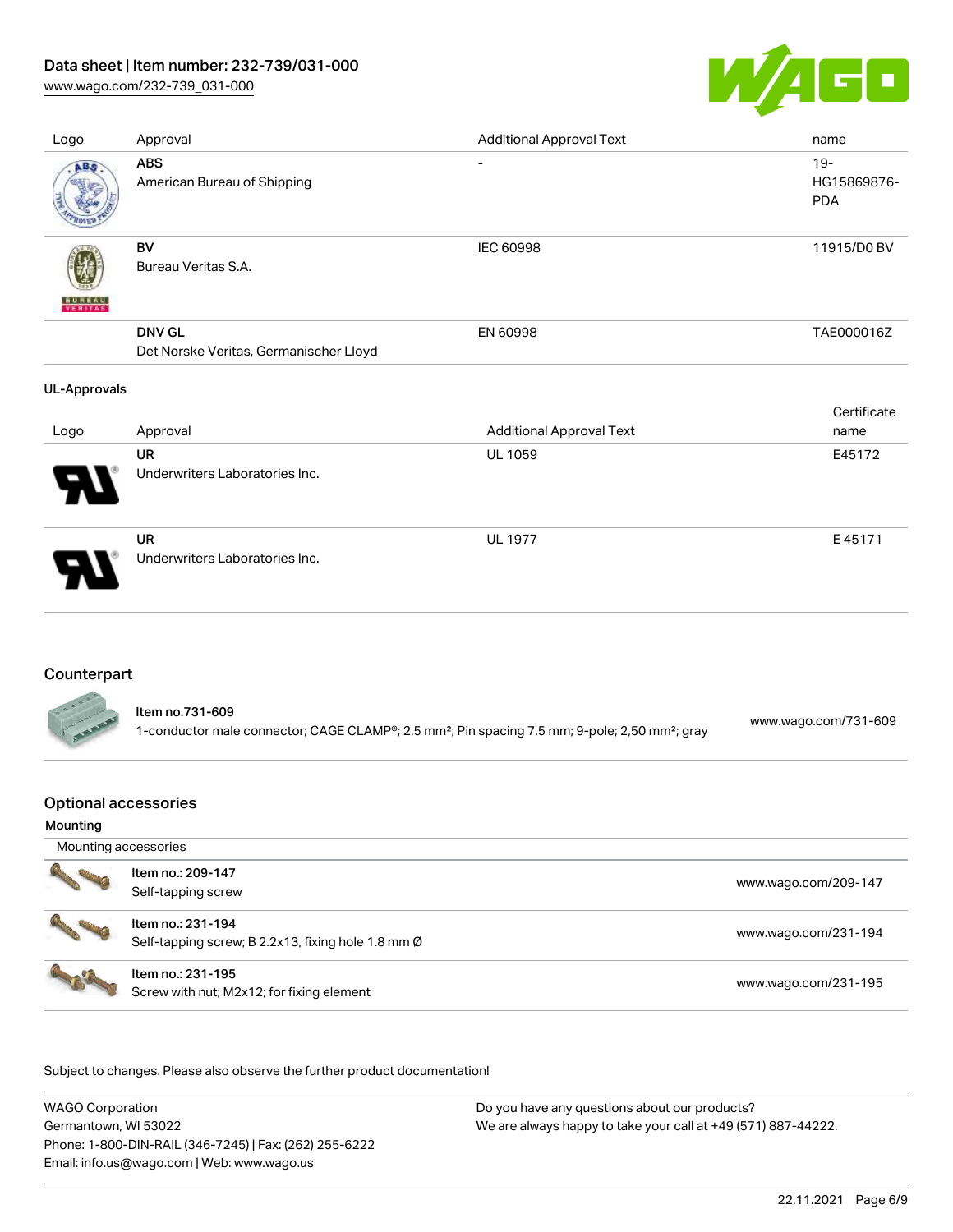[www.wago.com/232-739\\_031-000](http://www.wago.com/232-739_031-000)



[www.wago.com/231-295](http://www.wago.com/231-295)

Item no.: 231-295 Screw with nut

| <b>Testing accessories</b>                              |                                                                                                                                                                        |                                               |               |                      |
|---------------------------------------------------------|------------------------------------------------------------------------------------------------------------------------------------------------------------------------|-----------------------------------------------|---------------|----------------------|
| Testing accessories                                     |                                                                                                                                                                        |                                               |               |                      |
|                                                         | Item no.: 210-136<br>Test plug; 2 mm Ø; with 500 mm cable                                                                                                              |                                               |               | www.wago.com/210-136 |
|                                                         | Item no.: 231-662<br>Test plugs for female connectors; for 7.5 mm and 7.62 mm pin spacing; 2,50 mm <sup>2</sup> ; light gray                                           |                                               |               | www.wago.com/231-662 |
| <b>Downloads</b><br>Documentation                       |                                                                                                                                                                        |                                               |               |                      |
| <b>Additional Information</b><br>Technical explanations |                                                                                                                                                                        | 2019 Apr 3                                    | pdf<br>2.0 MB | Download             |
| <b>CAD files</b>                                        |                                                                                                                                                                        |                                               |               |                      |
| <b>CAE</b> data                                         |                                                                                                                                                                        |                                               |               |                      |
|                                                         | EPLAN Data Portal 232-739/031-000                                                                                                                                      |                                               | <b>URL</b>    | Download             |
|                                                         | EPLAN Data Portal 232-739/031-000                                                                                                                                      |                                               | <b>URL</b>    | Download             |
| <b>PCB Design</b>                                       |                                                                                                                                                                        |                                               |               |                      |
|                                                         | Symbol and Footprint 232-739/031-000                                                                                                                                   |                                               | <b>URL</b>    | Download             |
|                                                         | CAx data for your PCB design, consisting of "schematic symbols and PCB footprints",<br>allow easy integration of the WAGO component into your development environment. |                                               |               |                      |
| Supported formats:                                      |                                                                                                                                                                        |                                               |               |                      |
| $\blacksquare$                                          | Accel EDA 14 & 15                                                                                                                                                      |                                               |               |                      |
| ш                                                       | Altium 6 to current version                                                                                                                                            |                                               |               |                      |
|                                                         | Cadence Allegro                                                                                                                                                        |                                               |               |                      |
| п                                                       | DesignSpark                                                                                                                                                            |                                               |               |                      |
|                                                         | Eagle Libraries                                                                                                                                                        |                                               |               |                      |
| KiCad                                                   |                                                                                                                                                                        |                                               |               |                      |
|                                                         | Mentor Graphics BoardStation                                                                                                                                           |                                               |               |                      |
| a ka                                                    | Mentor Graphics Design Architect                                                                                                                                       |                                               |               |                      |
|                                                         | Subject to changes. Please also observe the further product documentation!                                                                                             |                                               |               |                      |
| <b>WAGO Corporation</b>                                 |                                                                                                                                                                        | Do you have any questions about our products? |               |                      |

Germantown, WI 53022 Phone: 1-800-DIN-RAIL (346-7245) | Fax: (262) 255-6222 Email: info.us@wago.com | Web: www.wago.us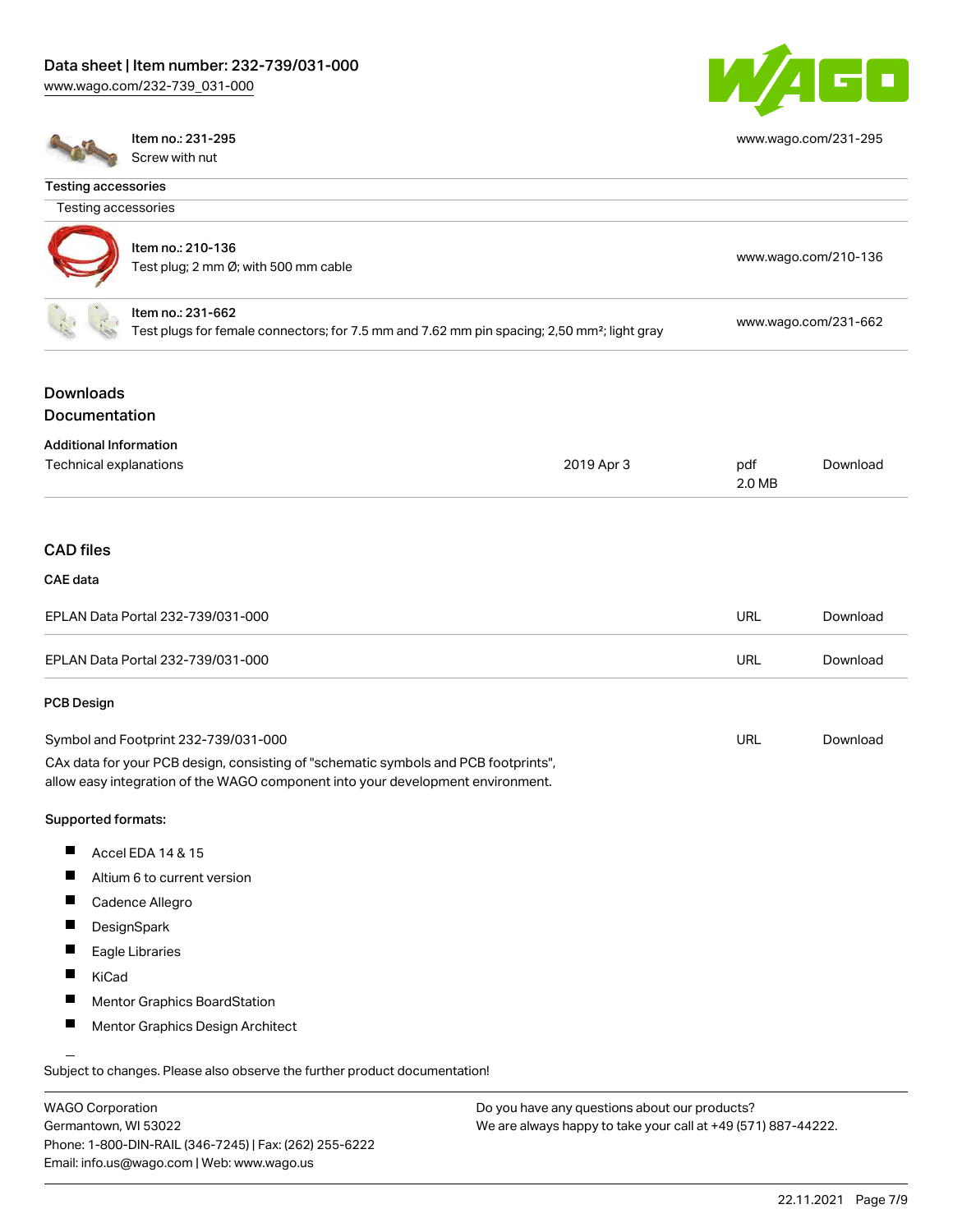

- $\blacksquare$ Mentor Graphics Design Expedition 99 and 2000
- $\blacksquare$ OrCAD 9.X PCB and Capture
- $\blacksquare$ PADS PowerPCB 3, 3.5, 4.X, and 5.X
- $\blacksquare$ PADS PowerPCB and PowerLogic 3.0
- $\blacksquare$ PCAD 2000, 2001, 2002, 2004, and 2006
- $\blacksquare$ Pulsonix 8.5 or newer
- $\blacksquare$ STL
- $\blacksquare$ 3D STEP
- $\blacksquare$ TARGET 3001!
- $\blacksquare$ View Logic ViewDraw
- $\blacksquare$ Quadcept
- $\blacksquare$ Zuken CadStar 3 and 4
- $\blacksquare$ Zuken CR-5000 and CR-8000

PCB Component Libraries (EDA), PCB CAD Library Ultra Librarian

#### Environmental Product Compliance

#### Compliance Search

Environmental Product Compliance 232-739/031-000 THT female header; straight; Pin spacing 7.5 mm; 9-pole; clamping collar; 0.6 x 1.0 mm solder pin; gray URL [Download](https://www.wago.com/global/d/ComplianceLinkMediaContainer_232-739_031-000)

#### Installation Notes

Application

Subject to changes. Please also observe the further product documentation!

WAGO Corporation Germantown, WI 53022 Phone: 1-800-DIN-RAIL (346-7245) | Fax: (262) 255-6222 Email: info.us@wago.com | Web: www.wago.us